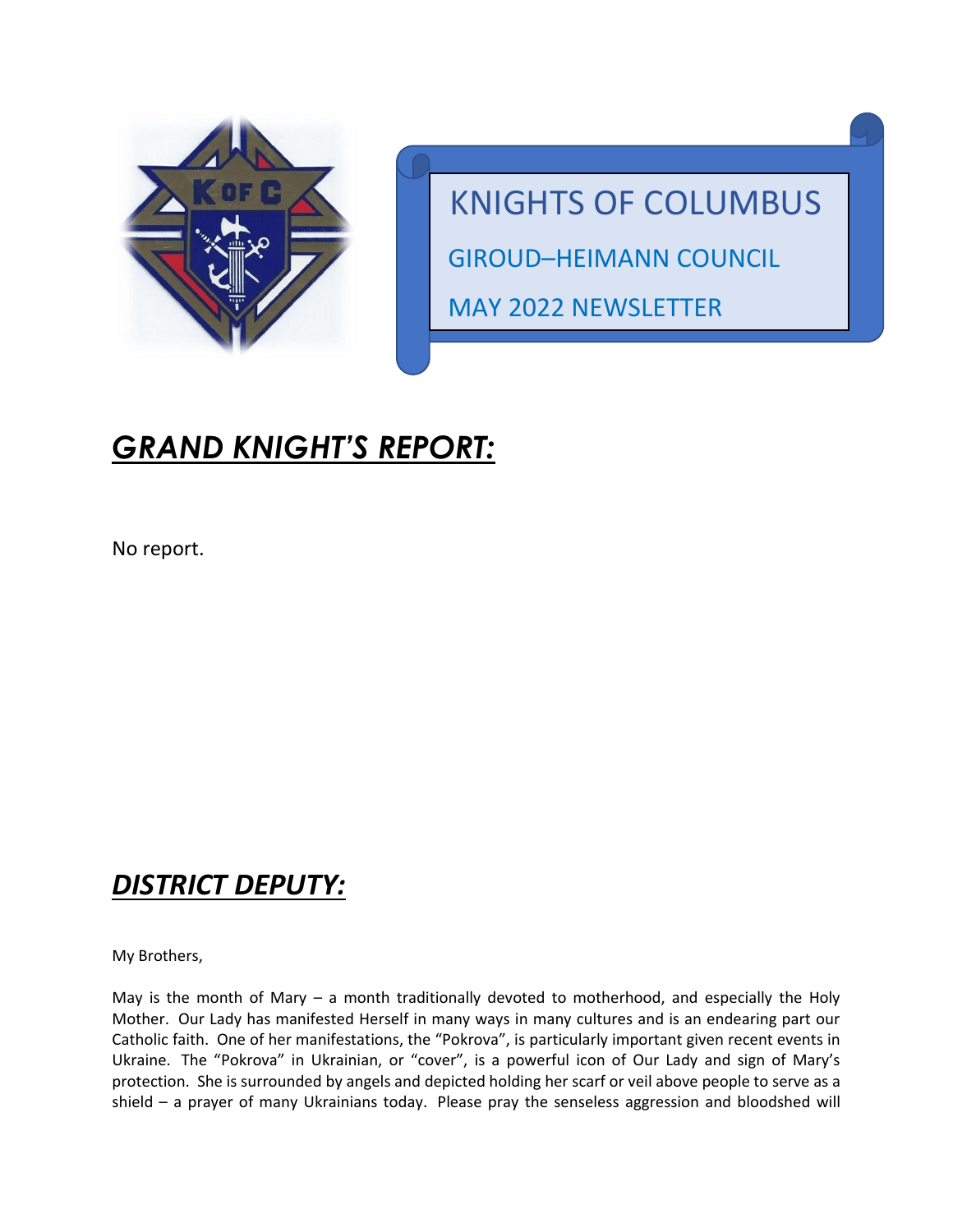cease. Let us never forget the power and impact Our Lady, in Her many manifestations, has had on the



world.

May is also the month of the State Annual Meeting – this year held May 20 and 21 at the DoubleTree Hilton is Sacramento. If you have not already done so, be sure and elect your council delegates and get them registered as soon as possible. Space is limited for in-person attendance, and a link for virtual participation will be released as the dates get closer. The essential business of the state council is conducted at the State Annual Meeting, including electing the state officers, delegates to the Supreme Convention and important resolutions effecting the way we conduct our affairs. Each council is entitled to two voting delegates. The Annual Meeting is also a reminder we are part of a much larger organization spanning the nation and world. Forms for delegate credentials were sent to council Financial Secretaries in March. If they have been lost or misplaced, council officers may request duplicates by emailing the State Office at [state.office@californiaknights.org.](mailto:state.office@californiaknights.org)

May is also the month to make certain all the requirements for Star Council have been met. Have all the required forms and reports been sent to Supreme? Has your council met their Supreme membership goal? Have your council officers and directors completed the mandatory Safe Environment training available at [kofc.org/safe?](https://www.kofc.org/safe) A great way to wrap up the challenging years we have recently experienced would be to take home the Star Council award! Don't forget my challenge of dinner at the Sierra Nevada Taproom in Chico for the leadership of the council with the highest membership gain by year end.

A few of the councils in District 2 have yet to fully promote and participate in a Fraternal Benefits Night, which is also a requirement for Star Council. Another opportunity is coming up on May 16, 2022, with a statewide virtual fraternal benefit briefing featuring CPA Ed Slott, an expert financial planner, speaking on retirement planning. It is never too soon to plan for your financial future and that of your family. The seminar can be viewed on a computer, tablet, or smartphone and requires pre-registering at <https://tinyurl.com/SlottMay16> (or by scanning the QR Code included with this article). In order to meet the requirement for Star council, it is important to publicize this opportunity within your council and parish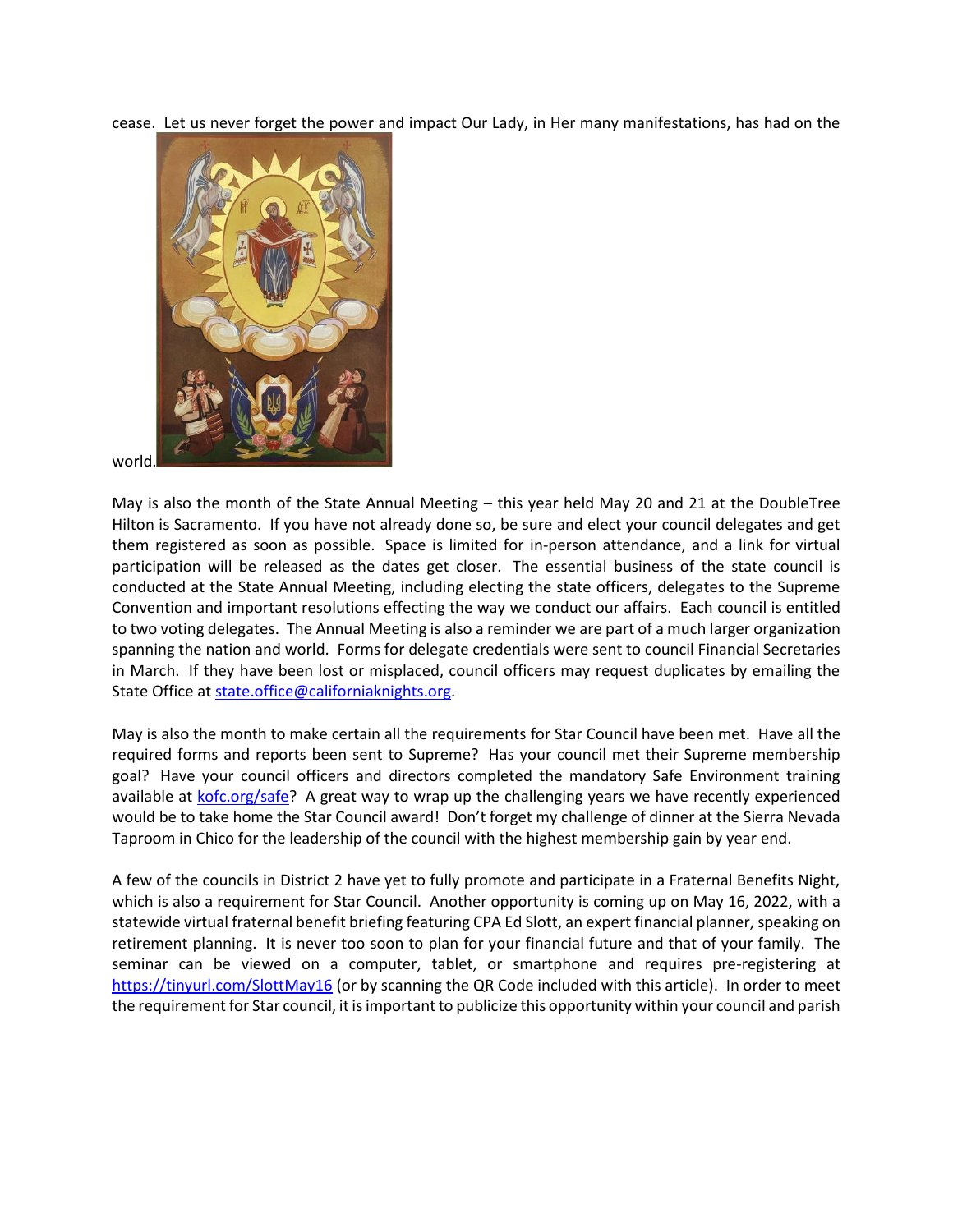(all Catholic men and their families are welcome to attend). For further information, see the flyer included



elsewhere in this month's newsletter.

As always, thank you for your charity and service!

May God bless, Dave Abbott District Deputy 2 530-680-0401 dabbott79@gmail.com

#### The Flyer as mentioned above:



You are invited to join our free virtual webinar featuring Ed Slott. Ed specializes in the latest retirement planning strategies and opportunities for 2022. Register today to reserve your spot.





Ed Slott, CPA is not afflikated with the Kuights of Colu ose of Knights of Columbu

LIFE INSURANCE - DISABILITY INCOME INSURANCE - LONG-TERM CARE INSURANCE - RETIREMENT ANNUITIES

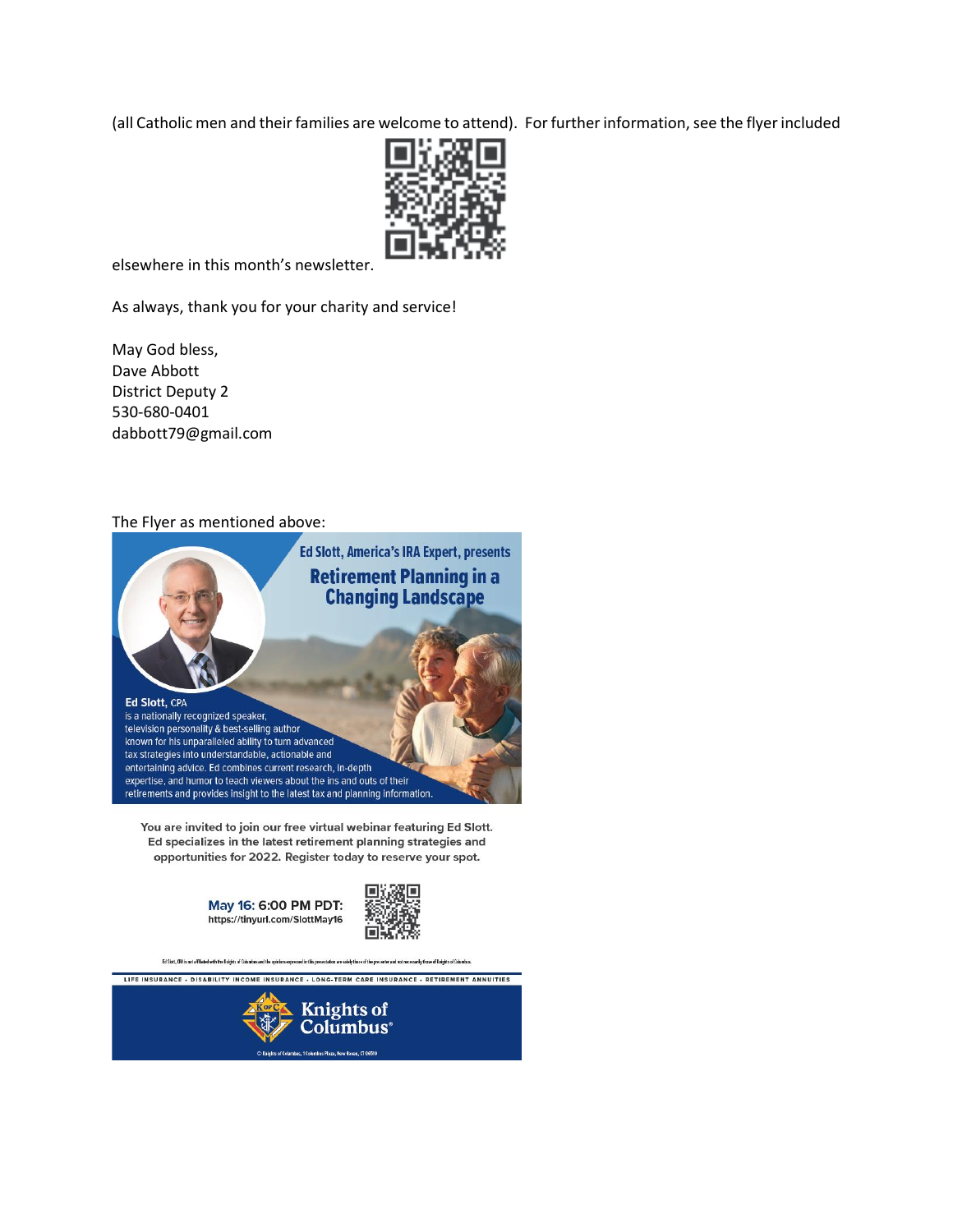# *LECTURER:*

Brothers: "ADD YOUR SIGNS TO THE BOOK" is the title of Alice Camille's meditation for Mercy Sunday, April 19, 2020, and found in Exploring the Sunday Readings, Vol.29, Number 7, page 3.

From Acts of the Apostles, "Many wonders and signs were done through the apostles," and John 20: 19-31, "And Jesus did many other signs that are not written in this book." Brothers, it's to imagine that life in the early church was much more cool than life in even the best 21stcentury parish. Stack up your state-of the-art new church facilities, multiple adult faith formation programs, and parish luncheons on one side of the equation. THEN PUT SIGNS AND WONDERS ON THE OTHER. The era of the apostles wins hands down. Who wouldn't take faith healing over coffee and donuts? Why settle for a funny homily opener when you can hear Peter talk about actually being on the road with Jesus, or Paul talk about the last time he had to skip town for preaching a little too passionately? In the early church, everyone had skin in the game. Faith was a lifeand-death proposition. The stakes were high and signs were miraculous. But, (Brothers), when you think about it, what did the early Church has that we don't have? They had Eucharist and Scripture, prayer and community, common good to uphold and resources to share. If religion seems a little tame nowadays, whose faults that?

Brothers: Today, give a stranger one of your (SIGNS) **your smile!!!** *It might be the only sunshine he sees all day!*

Bless you, and don't forget your 'K'night prayers. Pat/Chico

#### **KNIGHTS OF COLUMBUS INSURANCE:**

Knights of Columbus Insurance

Brother Knights,

Blessed Michael McGivney founded the Knights of Columbus 140 years ago with two purposes in mind: To strengthen men in their faith and to provide for the widow and orphan if the breadwinner died or could not work. Our Order continues this mission today. That twopronged approach to the Catholic men of New Haven, Connecticut was important then and, even though much has changed in our society since 1882, that approach is still so important and needed now. I am honored and blessed to be a part of continuing that mission.

While we work together to strengthen our brother Knights in their faith, I also work to secure the financial security future for our brother Knights, their families and those loved ones who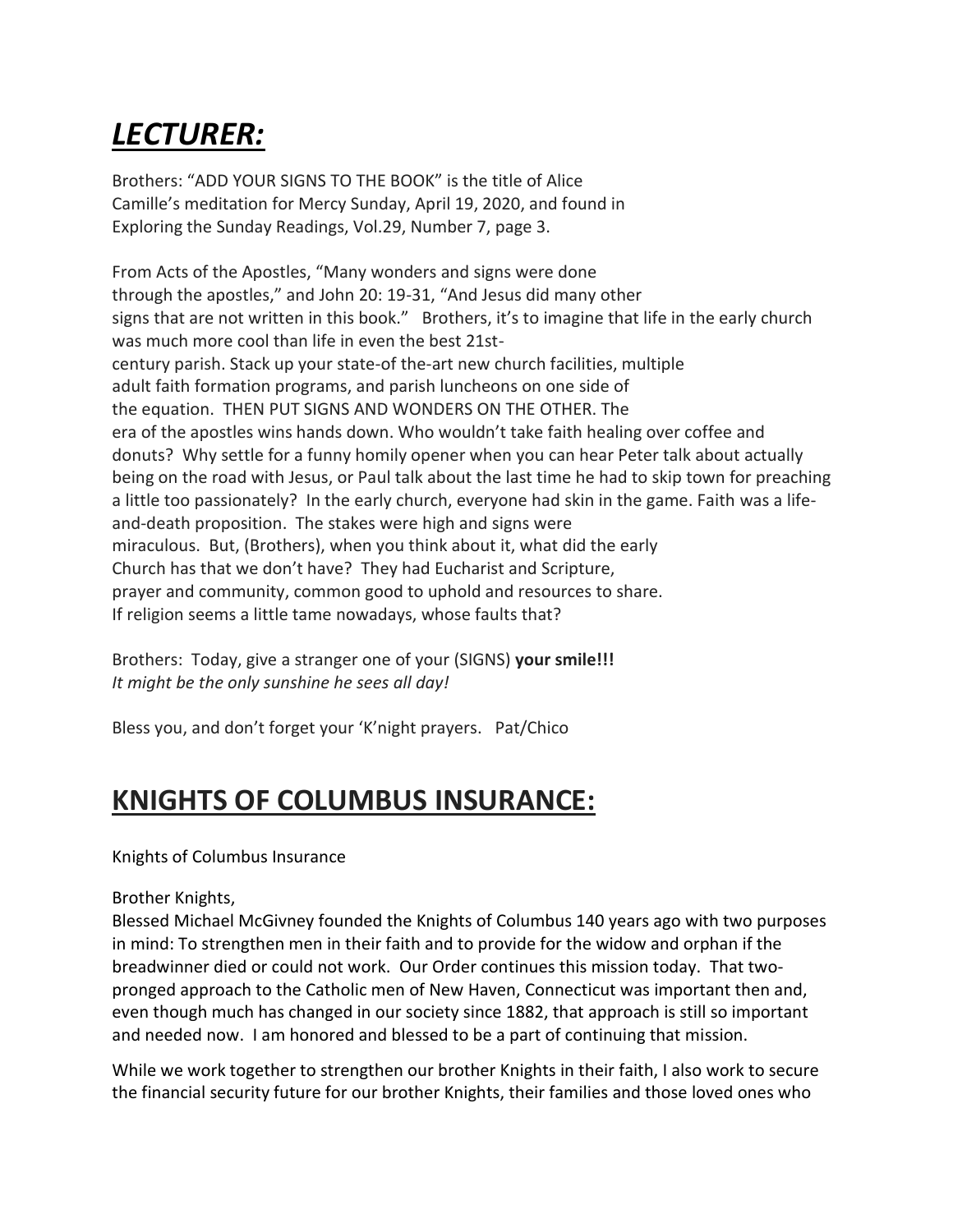are left behind. That's why being financially committed to the Knights is such a point of pride. We all need life insurance. We all need to plan for retirement. We all need to think about and prepare for life's what-ifs. But when it comes to who will assist us with those preparations, who do we choose? The organization who provides over \$185 million of those financial security proceeds annually to Catholic charities and causes? A brotherhood whose members are setting an example of true Christian charity? The company who leaves no neighbor behind? Or another company who has no real concept of who their neighbor is?

I would challenge you, whether you've never inquired, or it's been a long time, to take a fresh look at the Knights of Columbus as a trusted financial partner and see what products and services we have that will help you and your family. We have a wide range of life insurance products that can be tailored to your needs. We have fixed rate annuities that are designed for retirement savings. Long-term care insurance and disability income insurance can provide peace of mind for the unexpected that life throws at us. I can meet with you in person or by video, whichever you prefer, and we can have a no-commitment conversation about the possibilities of financial security and savings for you and your family.

God Bless! Dave Moeller, FICF Fraternal Insurance Agent (916) 801-3403 [dave.moeller@kofc.org](mailto:dave.moeller@kofc.org) CA License # 0H61551

### *OUR BLESSED DECEASED:*

Don Nelson Bill Ahern

Becky McCarthy

#### *FOR THE GOOD OF THE ORDER:*

#### THOSE SUFFERING OR ARE IN DISTRESS:

| Carolyn Mormann       | Carmen Farrugia        |
|-----------------------|------------------------|
| <b>Tammy Prior</b>    | Chuck Prior (Knight)   |
| Jim McFadden (Knight) | Fr. Simon Twomey       |
| <b>Phillip Camara</b> | Joan Costa             |
| Mary Lancaster        | Derrick Biley (Knight) |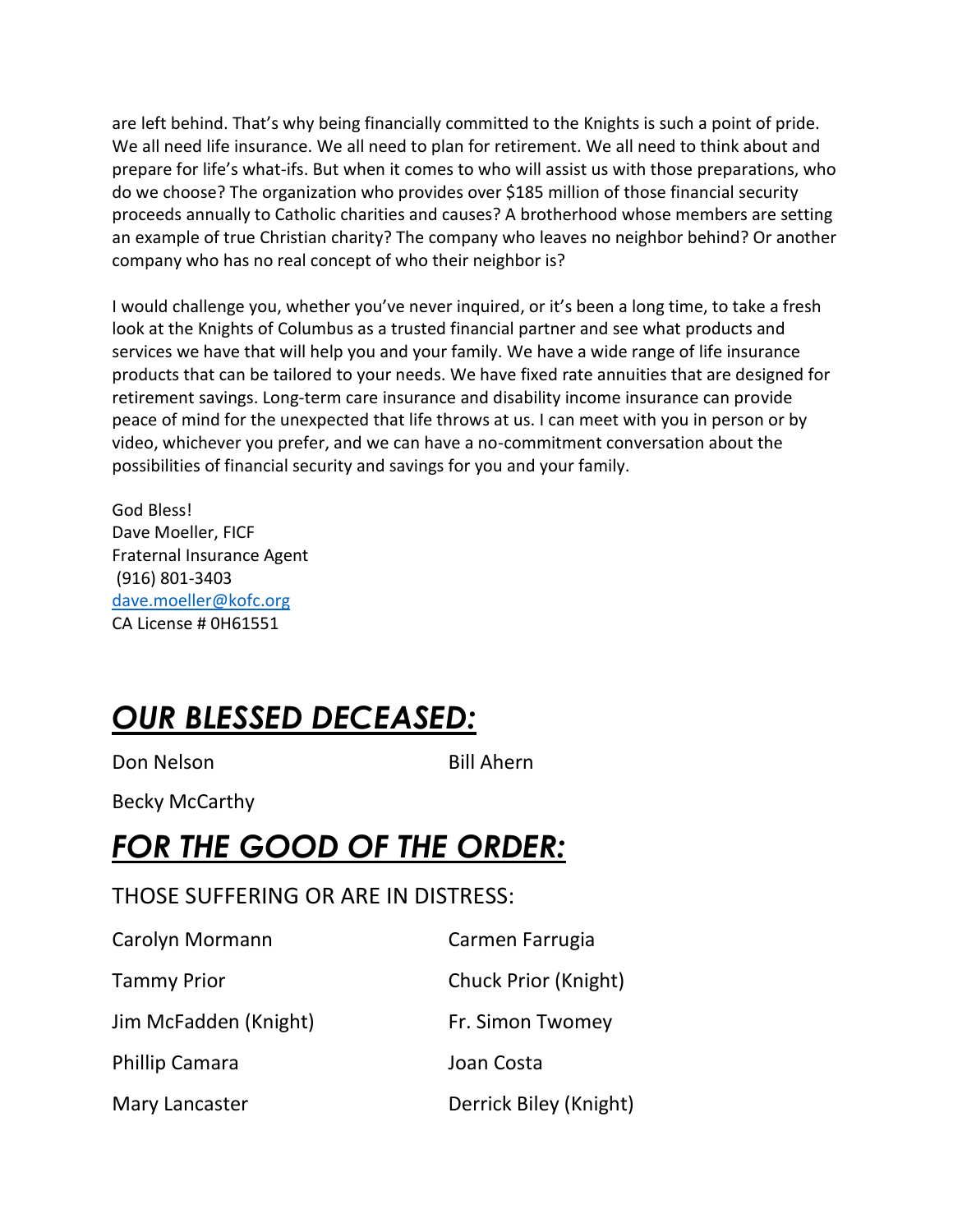Keenan Forward Gerald Grandstaff

*And don't forget a prayer of one Hail Mary each night as per the request of our beloved Pope Francis and Fr. Martin Ramat*

## *APRIL 2022 BIRTHDAYS:*

**Please acknowledge the birthdays of each of our brothers by wishing them a Happy Birthday.**

| Paul Bailey Sr.       | $5 - 11$ | <b>Rick Burger</b>    | $5 - 22$ |
|-----------------------|----------|-----------------------|----------|
| James Callas          | $5 - 25$ | Jessie Daga           | $5 - 03$ |
| <b>Vincent Garcia</b> | $5 - 31$ | <b>Greg Garretson</b> | $5 - 25$ |
| <b>Manuel Guerra</b>  | $5 - 27$ | Karl Lohse            | $5 - 28$ |
| Michael O Connor      | $5 - 09$ | Zackerie Treanor      | $5 - 12$ |

#### **MAY 2022 CALENDAR**

- May 5<sup>th</sup> National Day of Prayer and Cinco de Mayo
- May  $8^{th}$  Mother's Day
- May  $11<sup>th</sup>$  Knights Meeting 5:30
- May  $24<sup>th</sup>$  Knights Officers meeting 5:30
- May  $26<sup>th</sup>$  The Ascension of the Lord (Holy Day of Obligation if not transferred)
- May  $29<sup>th</sup>$  The Ascension of the Lord (if transferred)

#### OUR DIVINE SAVIOR 566 E. LASSEN AVE CHICO CA. 95973

### KNIGHTS OF COLUMBUS 13765